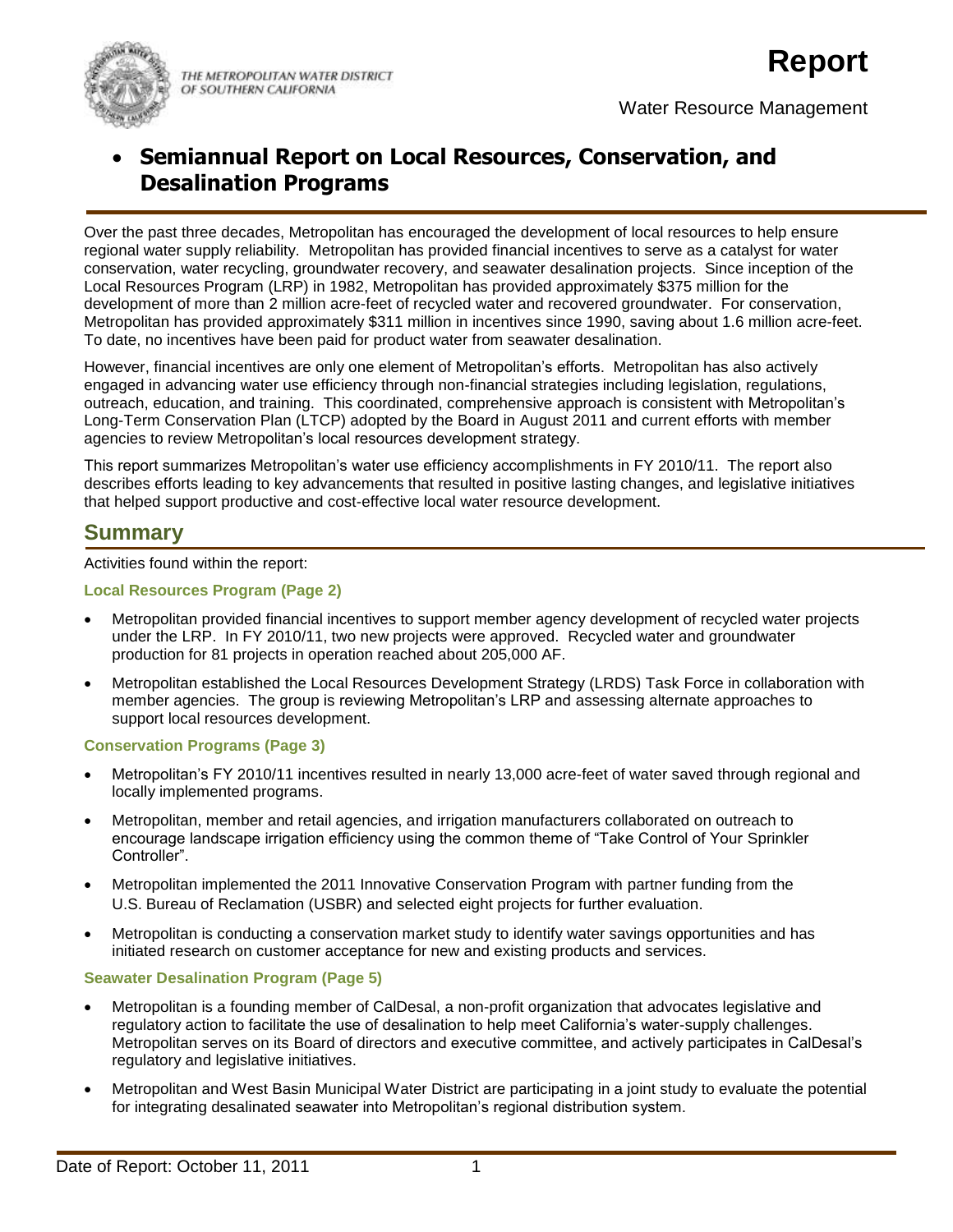# **Detailed Report**

Metropolitan's 2010 Integrated Resources Plan (IRP) identifies the resources needed to meet the region's water demands through 2035. It includes targets for local resource augmentation as well as water use efficiency. The local resource augmentation targets are expected to be achieved through recycled water, groundwater recovery, and seawater desalination. The water use efficiency target will be reached through any combination of increased conservation, improved water use efficiency, and increased use of recycled water. Achieving this target is expected to result in a 20 percent reduction in the region's per capita potable water use by 2020. This is consistent with the 2009 Water Conservation Act that seeks a statewide 20 percent reduction in per capita water use by 2020 (20x2020).

Metropolitan's efforts to achieve these targets will be guided by the goals and strategies developed by the LRDS Task Force as well as the Long-Term Conservation Plan (LTCP) adopted in August. The LTCP identifies three key goals:

- achieve the IRP water use efficiency target in coordination with recycled water;
- pursue innovation to advance water use efficiency; and
- change the public's perception of the value of water for this region.

These goals will be achieved through market transformation, which is demonstrated by lasting changes in market demand for water efficient technologies, services and designs. Transforming markets requires long-term efforts and adaptive implementation approaches that respond to changing social and market conditions.

## **Local Resources Program**

To help achieve the IRP targets for local resources, Metropolitan supports the development of water recycling and groundwater recovery projects. These projects reduce demand or prevent a new demand on Metropolitan's imported water supplies through either direct replacement of potable water or increased regional groundwater production.

#### **Production and Incentive Payments**

In FY 2010/11, the Board approved two new projects for participation in the LRP that are expected to yield 17,000 acre-feet per year (AFY).

| <b>Board Approved Projects</b>          |             |                       |  |
|-----------------------------------------|-------------|-----------------------|--|
| <b>Project Name</b>                     | Yield (AFY) | Type                  |  |
| IRWD Wells 21 and 22 (MWDOC)            | 6.400       | <b>Recycled Water</b> |  |
| Chino Desalter Phase III (Western/IEUA) | 10,600      | Groundwater           |  |

Production for the LRP's 81 recycled water and groundwater projects was nearly 205,000 AF in FY 2010/11. After experiencing several years of steady growth, there was a noticeable drop in recycled water production this past fiscal year. Lower recycled water demands are attributed to precipitation, cooler weather and unscheduled maintenance shutdowns.

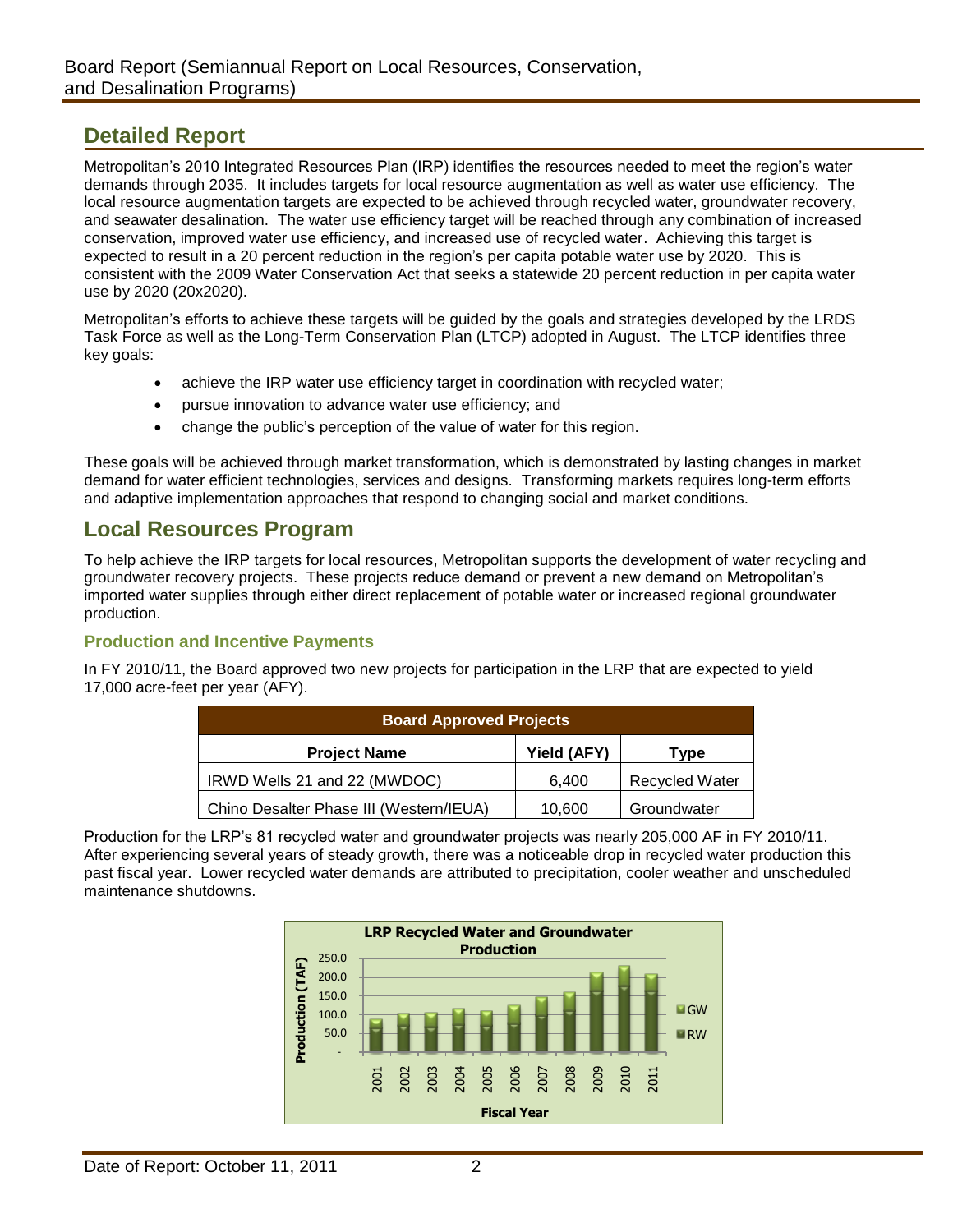| <b>Local Resources</b><br><b>Program Projects</b> | <b>Recovered</b><br><b>Groundwater</b> | <b>Recycled</b><br><b>Water</b> | Totals*      |
|---------------------------------------------------|----------------------------------------|---------------------------------|--------------|
| Total                                             | 21                                     | 64                              | 85           |
| In Operation                                      | 21                                     | 60                              | 81           |
| Contract Yield (AFY)                              | 80,875                                 | 322,800                         | 403,675      |
| FY Deliveries (AF)                                | 42,970                                 | 161,990                         | 204,960      |
| FY Payments (\$)                                  | 7.7 Million                            | 26.2 Million                    | 34.0 Million |

The following table summarizes fiscal year recovered groundwater and recycled water deliveries:

\*Deliveries and payments are estimated until actual costs are reconciled.

Three agreements totaling approximately 12,400 AF expired. However, the projects summarized below remain in operation and production continues to help improve regional water supply reliability.

| <b>Expired Agreements</b>                           |            |                       |  |  |
|-----------------------------------------------------|------------|-----------------------|--|--|
| <b>Name</b>                                         | Yield (AF) | Type                  |  |  |
| Long Beach Reclamation Project (City of Long Beach) | 1,700      | <b>Recycled Water</b> |  |  |
| Rincon Del Diablo Recycled Water Program (SDCWA)    | 648        | <b>Recycled Water</b> |  |  |
| Irvine Reclamation Project (MWDOC)                  | 10,000     | <b>Recycled Water</b> |  |  |

### **Local Resources Development Strategy Task Force**

The LRDS Task Force was initiated to review Metropolitan's Local Resources Program (LRP). Metropolitan and the member agencies are collaborating in this effort to review alternative local resource strategies, identify program improvements, and examine alternative mechanisms to support development of local resources consistent with the IRP. The Task Force plans to provide the Board with recommendations for consideration later in the fiscal year.

The range of opportunities available to the LRDS Task Force is a direct result of Metropolitan's efforts over the past few years to advance water recycling and groundwater recovery in state regulations. These efforts include:

- 20x2020: Metropolitan co-sponsored the legislation that recognizes recycled water as an essential component of water use efficiency within California.
- Uniform water recycling criteria: Metropolitan encouraged the Department of Public Health (DPH) to adopt uniform water recycling criteria for indirect potable reuse and surface water augmentation. SB 918 (Pavley, 2010) expands recycled water use by allowing treatment technologies to be combined in ways to meet water quality standards that best optimize a project and its costs.
- State Recycled Water Policy and Landscape Irrigation Permit for Recycled Water: Metropolitan worked with the State Water Resources Control Board (SWRCB) and other stakeholders to include language in the state's recycled water policy that expands use and streamlines permitting of water recycling processes. Metropolitan also worked to clarify the landscape irrigation permit process to encourage increased use of recycled water.
- Amendment to Los Angeles Regional Water Quality Control Board Water Reclamation Requirements: Metropolitan supported an amendment to ease project approval requirements to use recycled water for groundwater recharge.

Metropolitan is also actively involved in the WateReuse Research Foundation and WateReuse Association. These groups focus on applied research and legislative/regulatory activities to advance recycled water technologies and use of this resource. Metropolitan is a member of the Foundation's Board of Directors and serves on the Board of the Association's Los Angeles County Chapter.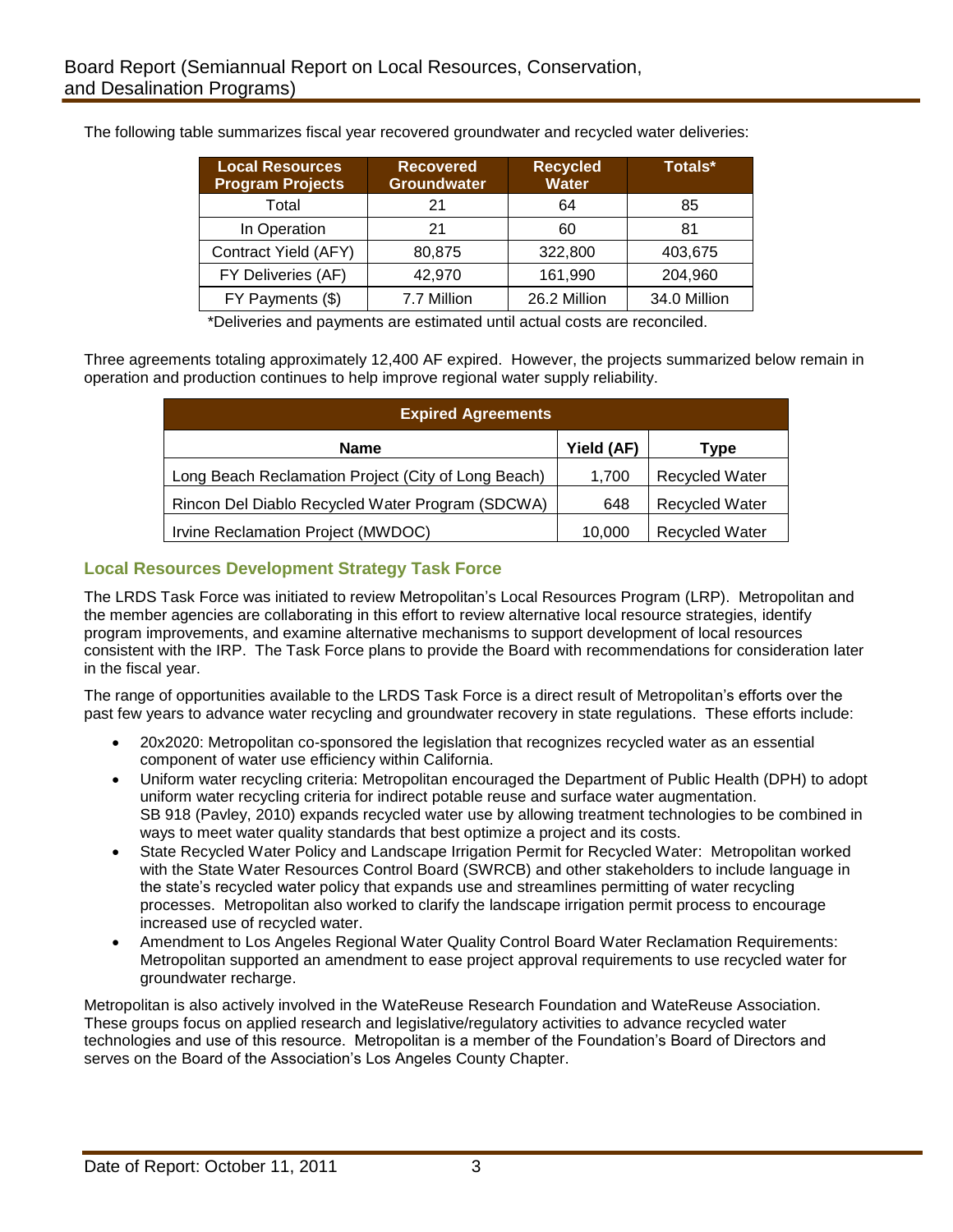# **Conservation Programs**

Metropolitan's conservation programs are guided by the Long Term Conservation Plan (LTCP) adopted by the Board in August 2011. The LTCP identifies strategies to help achieve IRP water use efficiency targets and reduce per capita potable water use through market transformation. Strategies include catalysts, outreach and education, regional technical capabilities, strategic alliances and advancement of water efficient standards.

#### **Catalysts for Market Transformation**

Metropolitan's Conservation Credits Program is a key financial catalyst that affects market demand. In FY 2010/11, Metropolitan's expenditures for the Program totaled \$14 million yielding nearly 13,000 acre feet of water savingsin the first year and about 110,700 acre feet over the lifetime of the devices. The Program provides funding for Metropolitan's regional residential and commercial programs, agricultural water use efficiency incentives, and programs implemented by the member agencies to meet the needs of their service areas. Since 1990, Program expenditures totaled \$311 million, saving about 1.6 million acre feet.

The Innovative Conservation Program (ICP) serves as another important catalyst to encourage development of new water efficient technologies. It is designed to provide financial assistance to help evaluate the water savings potential and functional reliability of new water efficient devices, technologies, and strategies. With USBR as a funding partner, Metropolitan completed a competitive process for research proposals for the 2011 ICP. Over 75 proposals requesting over \$8 million were received and evaluated. Eight projects were recommended for funding by an independent review panel comprised of Metropolitan and member agency staff and environmental community advocacy groups. Project findings will be shared with the public through Bewaterwise.com® and Metropolitan's Program Advisory Committee for evaluation as part of future incentive programs.

Metropolitan's research efforts will help determine what catalysts are needed to further change market demand. With funding from USBR, Metropolitan is conducting a conservation market study to identify water savings opportunities. Metropolitan initiated research on customer acceptance for new and existing products and services, and is assisting USBR with a regional study on the impact of retail water rates on water demand.

### **Strategic Alliances**

Metropolitan is collaborating with energy utilities, landscape industry organizations, and water agencies throughout the state to advance water use efficiency:

- Energy utilities: Metropolitan is collaborating with the Southern California Gas Company on a program to directly install high efficiency clothes washers in low income homes. Metropolitan is also participating in a water/energy workgroup sponsored by the UC Davis Center for Water Efficiency to evaluate the opportunities and challenges of the state-wide water/energy nexus.
- Landscape industry: Metropolitan is working with irrigation manufacturers to make smart controllers more accessible and affordable in retail stores.
- Water agencies: Metropolitan is actively participating in the California Urban Water Conservation Council, which includes a broad membership of water agencies throughout the state. Staff has held leadership positions in the Council's Board of Directors and participates on several committees. Metropolitan holds quarterly statewide water use efficiency meetings to discuss legislation, regulations, and best management practices.

#### **Outreach and Education**

Metropolitan is providing regional outreach and education through two key efforts:

- Strategic Focus Irrigation Control: Metropolitan is leveraging opportunities to change market demand for water-efficient landscapes and irrigation technologies. Metropolitan is collaborating with member and retail agencies and irrigation manufacturers to develop strategies and themes for regional and local outreach efforts. Using a common theme of "Take Control of Your Sprinkler Controller", the workgroup is developing resources to be shared among water agencies and other organizations interested in educating the public on landscape water use efficiency.
- Bewaterwise.com®: Metropolitan's conservation website attracted nearly 340,000 visitors through June 2011. Metropolitan used online and social media including a Bewaterwise Facebook page and on-line advertising focused on water conservation.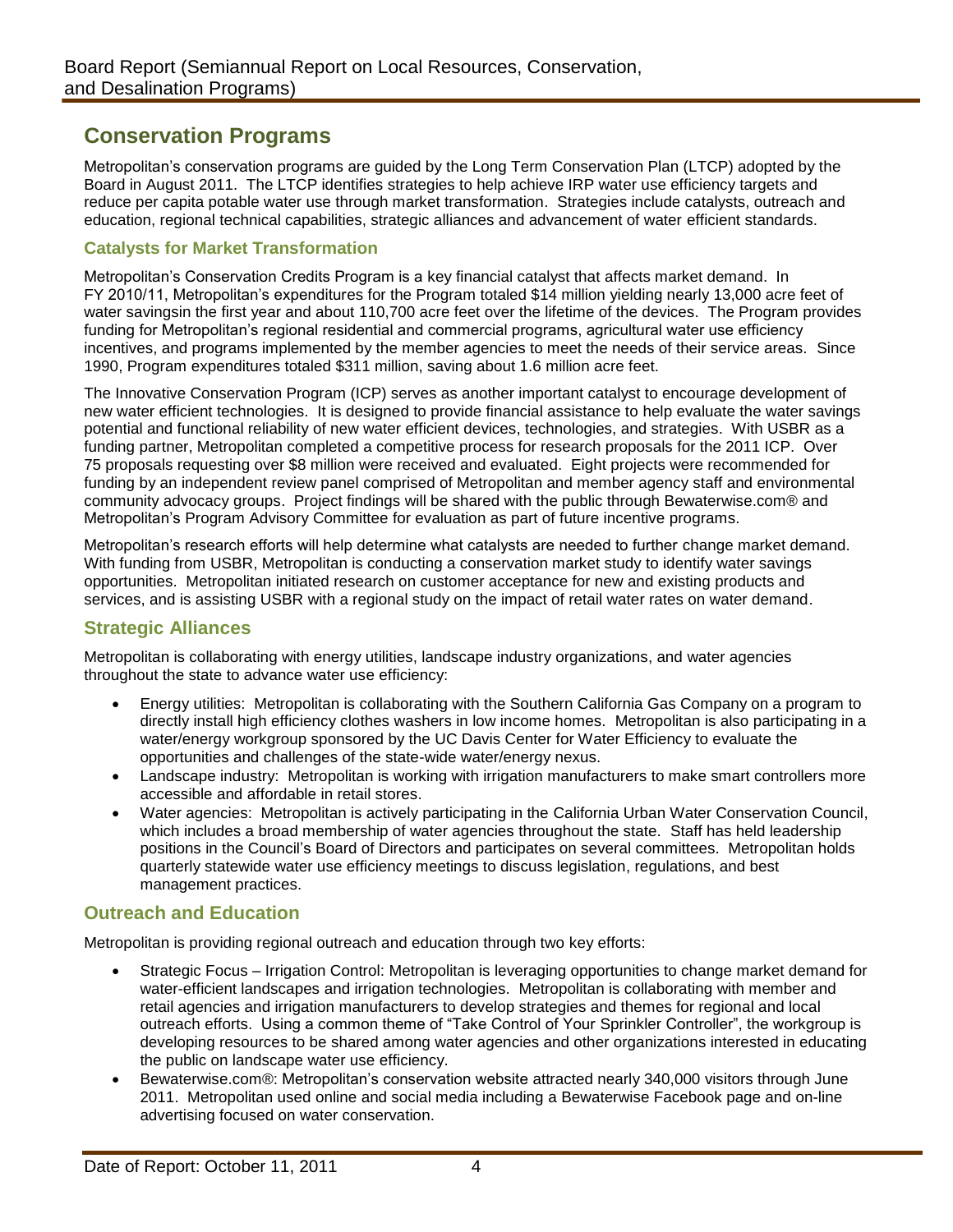## **Regional Technical Capability**

Metropolitan is encouraging the development of water use efficiency expertise by hosting regular meetings with the region's conservation coordinators. These meetings allow member and retail agencies to share information and learn about new programs and implementation approaches. The quarterly statewide meetings described above provide opportunities to share information with agencies in other regions.

## **Water Efficiency Standards**

Establishing water efficiency standards is a key to Metropolitan's LTCP. Metropolitan has actively pursued these standards since the early 1990's. Recent efforts that are contributing to market transformation include:

- Performance standards for smart irrigation controllers and soil moisture sensors: Metropolitan is helping to develop performance specifications for smart controllers and soil moisture sensors by serving on the U.S. Environmental Protection Agency's WaterSense program technical committee.
- Smart controller water savings study: Metropolitan, with support from USBR, conducted a pilot "Smart Irrigation Control Program" that installed and monitored sprinkler controllers. Metropolitan recently received a \$60,000 grant from USBR to evaluate the long-term water savings of this technology.
- California building standards: Metropolitan collaborated with the California Municipal Utilities Association to have water use efficiency expertise included on the Building Standards Commission's Green Building Committee and the Plumbing, Electrical, Mechanical, and Energy Committee.
- Plumbing industry standards: Metropolitan is a member of the International Association of Plumbing and Mechanical Officials Green Technical Committee. The Committee identifies opportunities to make codes and standards more sustainable and develops the Green Plumbing and Mechanical Supplement for building standards.
- 20x2020: Metropolitan served as a member of the Urban Stakeholder Committee to help implement 20x2020 which seeks a statewide 20 percent reduction in urban per capita water use by 2020. Metropolitan is also serving on the state's Commercial, Industrial, and Institutional Task Force, which is evaluating best practices and water savings opportunities for this sector.
- Model Water Conservation Ordinance: Metropolitan facilitated development and implementation of a model water conservation ordinance for local agencies. Metropolitan continues to provide guidance to agencies on local ordinances.

# **Desalination**

Seawater desalination will help meet the IRP's goal for local supply augmentation. The IRP identifies foundational actions for seawater desalination that lay the groundwork for expanded implementation as needed. Metropolitan's Seawater Desalination Program (SDP) offers financial incentives to support development of local seawater desalination projects. Metropolitan also provides regional facilitation to the member agencies through regular meetings, active participation in CalDesal, and support for local projects during the permitting process.

### **Seawater Desalination Program**

Consistent with the IRP's Local Resources Augmentation Goal, member agencies are currently considering eight seawater desalination projects in the service area representing over 350,000 AF of potential new in-basin supplies. Of the five member agency projects originally in the SDP, four are actively being developed and three have executed SDP incentive agreements with Metropolitan. The four active projects would produce up to 102,000 AFY. Member agencies are also pursuing three additional local projects not currently included under the SDP which could produce over 250,000 AFY if developed.